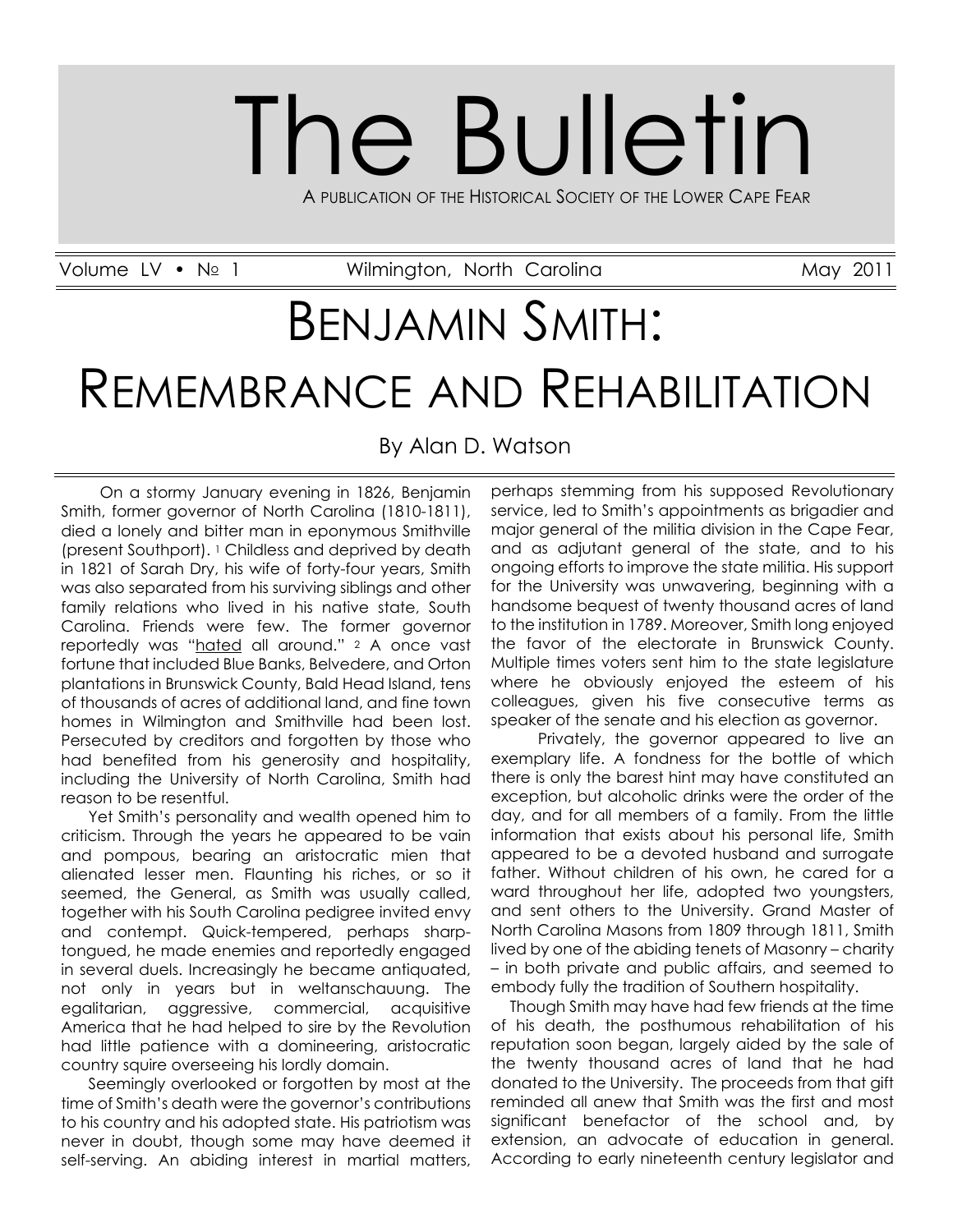**Historical Society of the Lower Cape Fear Bulletin Volume LIII • No. 1 - October 2009 Latimer House Museum 126 South Third Street, Wilmington, NC 28401 910-762-0492** *info@latimerhouse.org www.latimerhouse.org*

#### **Officers**

Dee Ficher President Gerald Parnell V. President Justine Lerch Treasurer Jean Anne Sutton Secretary Dr. J. Rush Beeler Archives John Golden Past President

#### **Executive Director**

Candace McGreevy

#### **Board of Directors**

John Bankson, Caroline Cropp, Paul D'Angelo, Lawrence Epps, Patricia Evans, L. Shane Fernando, Pat Hardee, Eric Kozen, Jerry O'Quinn, Jim Summey, Jack Travis, Chuck Truby, Marjorie Way

#### **Staff**

Thomas Douglas, Diane Laursen, Shannon SanCartier

#### *Bulletin* **Editorial Committee**

 Lucy Ann Glover, Candace McGreevy, Gerald Parnell, Brooks Newton Preik

> **Layout** Shannon SanCartier

The *Bulletin* welcomes manuscripts for review. Articles should contain researched primary source material of Lower Cape Fear interest.

Our thanks to all who read and critiqued this piece which aided in the production of this *Bulletin*.

The *Bulletin* is published each January, April and October by the Lower Cape Fear Historical Society, founded in 1956 as a nonpolitical, non-profit 501(c)(3) corporation to collect and preserve records and materials and disseminate knowledge and information pertaining to the history of the Lower Cape Fear.

University graduate Archibald D. Murphey, the former governor was one of a handful of men to whom the University was "principally indebted for its existence and Progress. . . . " 3

 Still, many years elapsed between the bequest in 1789 and the realization of the funds by the University. After interminable wrangling with Native Americans, the United States, and Tennessee, the University finally obtained title to its benefaction which lay in Obion County in northwestern Tennessee. Unfortunately, the land was perfectly positioned to be rocked by the New Madrid earthquakes of 1811-1812. Measuring 8.0 to 8.1 on the Richter Scale, the quakes were not only the most powerful to strike the contiguous United States in the modern era, but sufficient to occasion for a time a reversal of the flow of the Mississippi River. As a result of "the Shake," as it was termed by the locals, much of Smith's donation was practically "unsalable." Nevertheless, the University trustees finally unloaded the land on a Boston company in the mid-1830s for seventy cents an acre, or \$14,000, a tidy sum for an impecunious institution. <sup>4</sup>

 The University proceeded to honor its first donor a decade and a half later when the trustees named an elegant structure on the campus Smith Hall, which was dedicated in 1851 and has been recognized as one of the most beautiful buildings on the campus. During the Union occupation of Chapel Hill at the end of the Civil War, the Federal cavalry reportedly housed their horses in Smith Hall. Following the war the state Agricultural Experiment Station briefly occupied the basement of Smith Hall. Library facilities looked down from above. Eventually the trustees gave Smith Hall to the Carolina Playmakers for conversion into the Playmakers' Theater, which was recognized as a National Historic Landmark in 1974 and depicted on a U. S. postal card issued 1993 as part of the University's bicentennial observance. <sup>5</sup>



*Playmaker's Theater Building, courtesy of UNC Chapel Hill.*

 By the time that Smith Hall had been dedicated, Gov. Smith according to tradition had been relocated to his final resting place, the churchyard of St. Philips in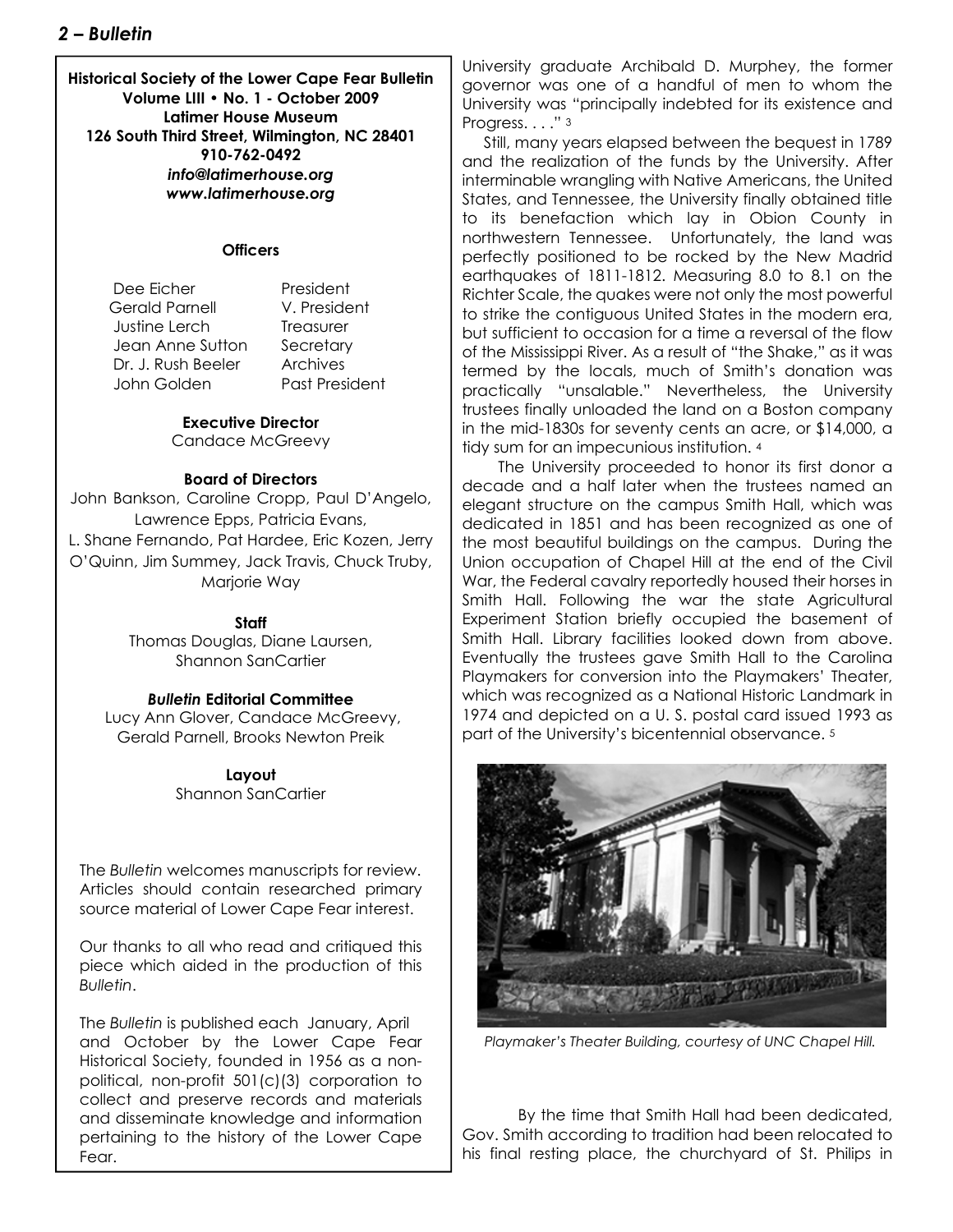Brunswick Town. Initially the move entailed the identification of the remains of Smith in the Smithville cemetery, a daunting task. According to tradition, Mary Elizabeth Bensel Stuart came to the rescue. An "independent spirit" who operated an inn on Bay Street in Smithville, Stuart knew the approximate location of Smith's burial site and remembered that Smith carried to his grave a bullet that had never been removed after a duel with Maurice Moore. Thus she proceeded to sift the ashes "With a display of nerve and resolution, which might even test the courage of a man . . . ," according to local historian Louis T. Moore. Upon finding a lead projectile, Stuart announced to the satisfaction of all that the remains were indeed those of Smith. <sup>6</sup> The date and party responsible for the reinterment are moot, but the transfer probably occurred in 1840 or soon thereafter.



*Benjamin Smith's Grave Marker.*

 At mid-nineteenth century and coinciding with the dedication of Smith Hall at Chapel Hill, Benjamin Smith came to the attention of North Carolina historians. The first was John H. Wheeler, in his Historical Sketches of North Carolina, a title that subsumed data, dramatis personae of the state, county histories, and biographical sketches to 1851. In recognizing leading citizens of Brunswick County, Wheeler offered a lengthy, laudatory encomium to Alfred Moore, father of Maurice the dueler, after which followed cursory mention of Smith, legislator, militia general, and governor. "By nature ardent," and "Sudden and quick in quarrel," Smith's life was "checkered by difficulties" in which he conducted himself "with great firmness and magnanimity," observed Wheeler. His generous gift of twenty thousand acres to the University overshadowed "many greater defects." <sup>7</sup>

 Considerable improvement in the narrative presentation of North Carolina's past flowed from the pen of Wheeler's namesake, John Wheeler Moore, in his History of North Carolina, published in 1880. Lamenting Smith's penury after giving the University

twenty thousand acres of land, Moore characterized the governor as "impulsive and generous," a man "genial and kindly but quick in his resentments," and thus prone to dueling "in which he was both chivalrous and magnanimous." Wheeler and Moore set the stage for a basic remembrance of Smith's character and life: impulsive; magnanimous; genial; benefactor of the University. <sup>8</sup>

 Hard on the heels of Moore's history appeared a sketch of Smith in Appleton's Cyclopedia of American Biography (1888) that destroyed the factual integrity of the Governor's biography. Smith may have served with Washington at the Battle of Long Island, no doubt was present in Charleston, South Carolina when the British captured the port in 1780, and definitely gave twenty thousand acres of land to the University which named a building for him. Yet, Smith was not born in Brunswick County, or in 1750, was not major-general of the militia from 1794 to 1810, did not raise his own regiment of volunteers when war threatened with France in 1796, was not governor from 1810 to 1812, did not have an island named for him, and did not die in 1829. <sup>9</sup>

 Meanwhile, on the eve of the publication of Appleton's Cyclopedia major changes were in store for the town named for Benjamin Smith. In an engineering tour de force, after several years of hard labor the U. S. Army Corps of Engineers closed New Inlet in the Cape Fear River above Smithville in order to improve the depth of the river near its mouth. The resulting concentrated flow of water scoured out a basin in Smithville and increased the depth of the Cape Fear from the town to the mouth of the river.

 The inhabitants of the quiet little town of Smithville then prepared to take their place among the shipping centers of the world. Since constant dredging was needed to maintain the channel of the river to Wilmington, visionaries felt that Smithville might attract shipping that used Wilmington as well as maritime commerce that sought to avoid the treacherous coast to the north between Cape Hatteras and Cape Lookout, those "two cemeteries of the sea." Most particularly, in the era of steam transport, the port might serve as a point of distribution of coal from the interior parts of the United States.<sup>10</sup>

 Thus the General Assembly in 1887 reincorporated Smithville as Southport, the anticipated "Port of the South." Disappointment followed. Southport languished. Wilmington remained the maritime shipping center of the state, a position solidified by the establishment of the State Port Terminal facilities after World War II. 11

 Local historian W. B. McKoy lamented the renaming of Smithville in a series of articles about Gov. Smith, published in the newspaper Southport Leader in 1896. McCoy, in fact, offered the first full account of the life of Benjamin Smith. It was exquisitely written, romantic,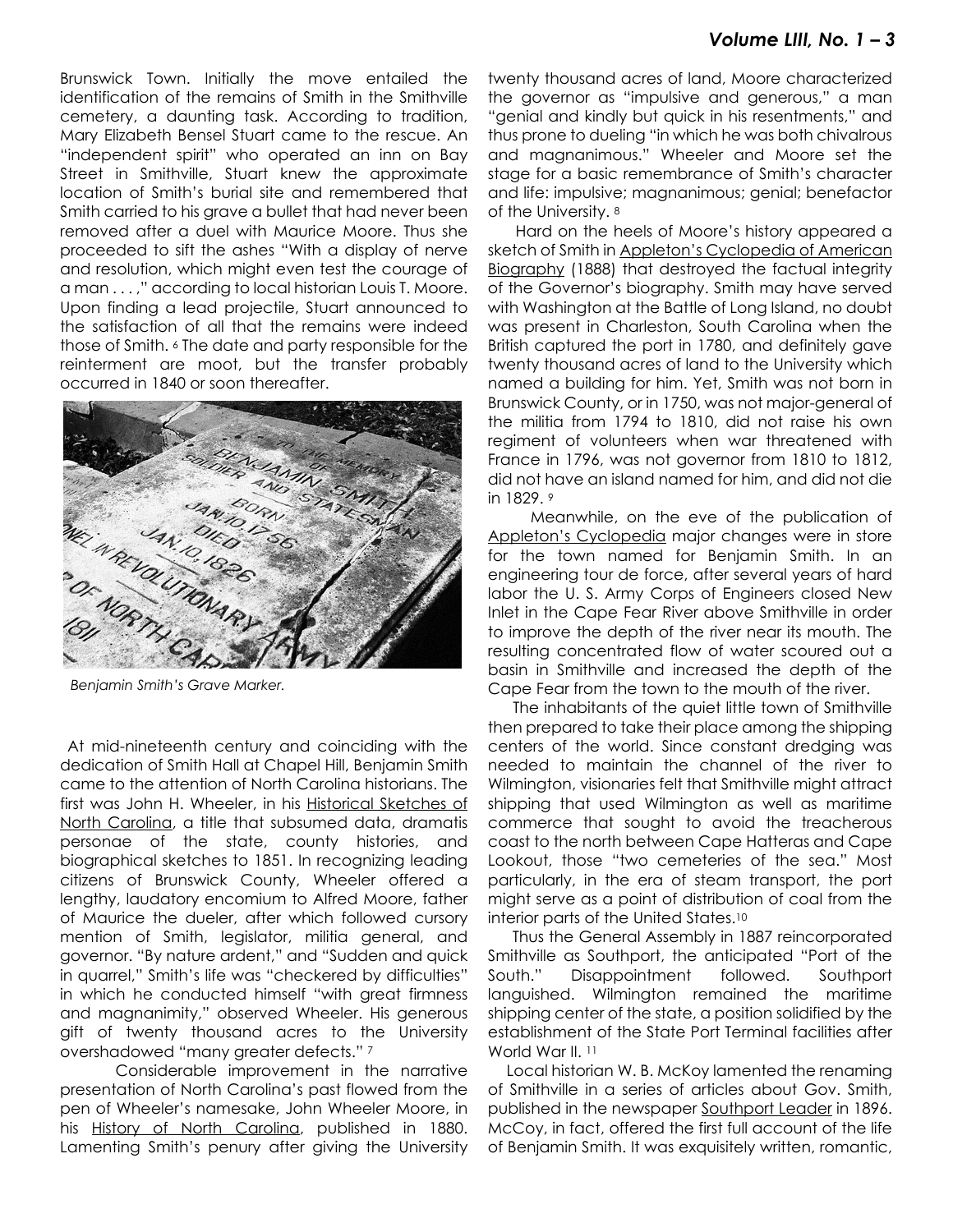## *4 – Bulletin*

filiopietistic, and replete with errors that added to the misconceptions already foisted on the public by Appleton's Cyclopedia. According to McKoy, Smith was born in North Carolina, accompanied Washington at Long Island, and subsequently engaged in many battles in South Carolina during the Revolution. When the British invaded the Lower Cape Fear, Smith abandoned his home plantation Belvedere which the enemy then used as an important military post. Following the war, the University seemed a hopeless enterprise until Smith donated a tract of land to the institution which he had received "in remuneration for his service in the Continental army of this State*. . . .*" <sup>12</sup> With the exception of the questionable Long Island experience, all those statements were false.

 Most shocking, but also inaccurate, was the account of Smith's demise. According to local lore, Smith died in a debtor's prison. Moreover, those to whom he owed money decided to take advantage of a common law custom that allowed creditors to retain possession of the body of a deceased debtor until family or friends paid the obligations, in effect ransoming the corpse. In the case of Smith, the sheriff of Brunswick County was informed of the impending demise of the former governor by one or several creditors. At that juncture the story, as later told, diverged slightly. The sheriff and his minions may



*Portrait of Benjamin Smith from the Sons of the American Revolution, courtesy of the Carolina Digital Library Archives, UNC Chapel Hill.*

have secured the body, after which friends of Smith tricked the officers and stole the corpse, or friends of Smith stealthily and secretly buried the body at midnight before the law could intervene. The latter version generally prevails. <sup>13</sup> Yet no firm evidence exists to corroborate those rather fanciful stories.

 Adding to the heightened interest in Smith at the beginning of the twentieth century and the continuing effort to rehabilitate his reputation was the presentation in 1911 of a portrait of the governor by the North Carolina Society of the Sons of the American Revolution to Gov. Claude Kitchen, who accepted the gift on behalf of the state of North Carolina. The public address on the occasion, though delivered by a professor of geology of the University of North Carolina, Collier Cobb, was a tour de force of the virtues of Benjamin Smith and his contributions to the commonweal of North Carolina. The publication of Cobb's address in the North Carolina Booklet in 1912 followed by seven years the appearance of a brief but flattering biographical essay of Smith by respected state historian Samuel A. Ashe. <sup>14</sup>

 Together Ashe and Cobb announced the arrival of Smith as a major player on the historical landscape of North Carolina. Discounting the dissenting voice of University president Kemp P. Battle, who noted that towards the end of his life Smith was "assailed by misfortunes mainly the result of ill temper and recklessness caused by too frequent indulgence in ardent spirits," the General's reputation was on the upswing. Wilmington historian Louis T. Moore led the charge, building on Cobb's panegyric of Smith as a "patriot, legislator, soldier, statesman, and philanthropist; builder of highways and of fortifications, conservationist and drainer of swamps; opener of waterways; believer in education for every child within the State, and the first benefactor of the University; Grand Master of Masons; Governor of North Carolina . ... and dreamer of dreams...."<sup>15</sup>

 For Moore, Smith stamped himself as "a leader possessed of constructive and far-reaching policies for State development and expansion." A "Patriot and builder," the governor "reflected honor and glory" upon North Carolina. Writers of "modern history seemed in thorough agreement that Smith left an impress upon the commonwealth which reflects itself today in our modern and splendid university, and in our common school [system]." <sup>16</sup> From Moore to the end of the twentieth historians played constantly on the themes of military service – fighting valiantly in the Revolution; legislative accomplishments; and gubernatorial recommendations – industrial development, penitentiary reform, and public education, which were interpreted by some as having been effected even in the early nineteenth century.

 Dismissing Battle, local historians found Smith's character unblemished. They agreed with McKoy, who had written, "the same noble spirit which had wrought such wonders for the welfare of the State and for the individual advancement of many of its citizens, remained untainted." A man of deep religious conviction, Smith evidenced a magnanimous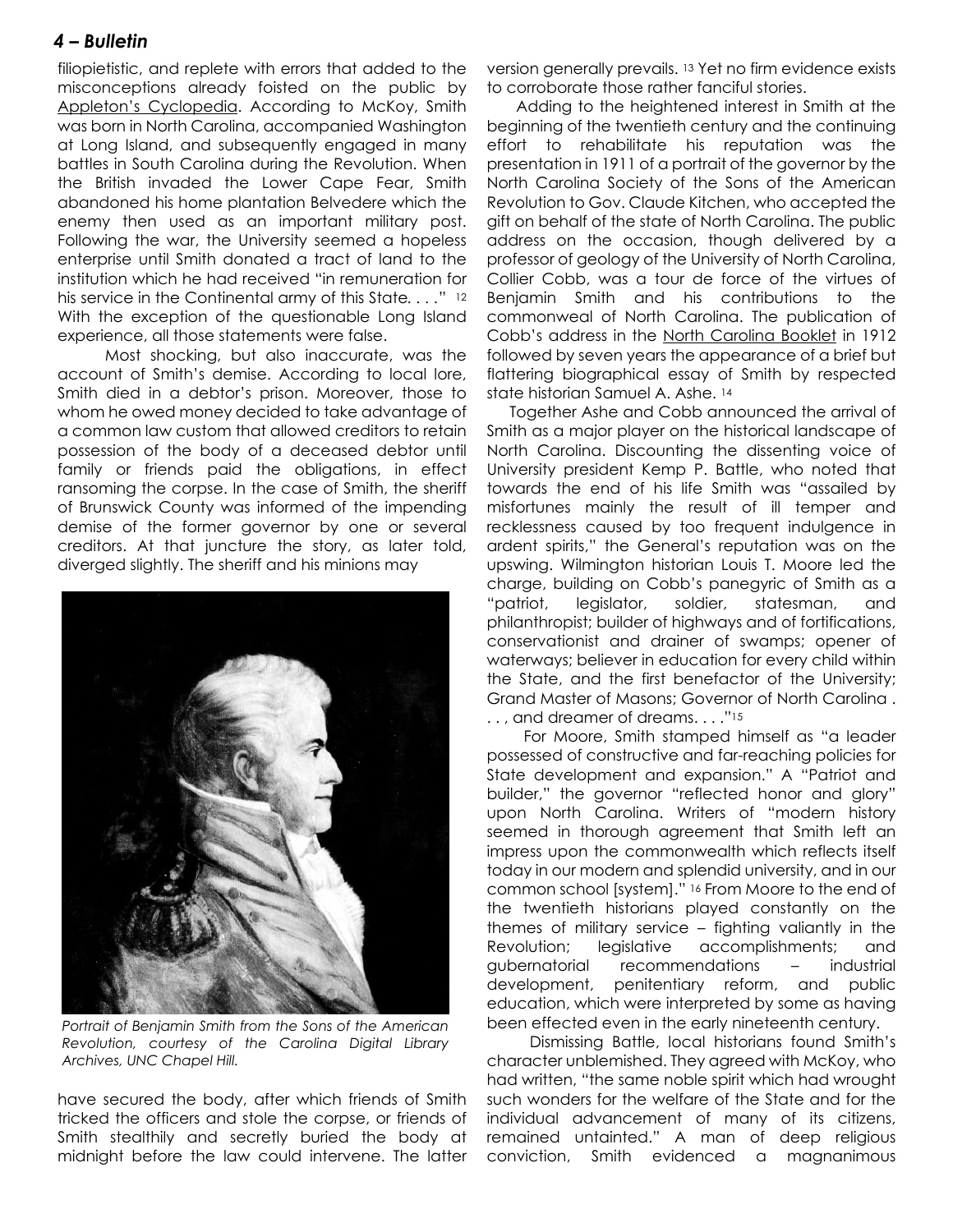### *Volume LIII, No. 1 –5*

disposition and keen sense of gratitude. He exhibited "rare personal charm," "high character," and "openhearted and openhanded hospitality," and was "always willing to forgive and forget." Toward the end Smith's "generosity and informal business methods got him into financial trouble." The old hero "suffered undeserved buffetings at the hand of an unkind world." 17

 In the 1920s Smith benefited not only from the effusive praise of Louis T. Moore but also by an effort of Moore and the New Hanover Historical Commission to advertise and promote the history of Wilmington and vicinity with strategically-placed granite markers. Numbering at least sixteen, the approximately fourhundred pound memorials included a marker on Dock Street between Front and Second Streets to designate the location of Benjamin Smith's fine Wilmington home, and another on or near Eagles Island to denote the construction of the causeway by William Dry, Smith's father-in-law, and Smith. The latter was misplaced during the course of bridge and highway construction, found after several years, and apparently lost again. The marker on Dock Street remains. 18

 Moore was also the driving force behind the decision of the Grand Lodge of the North Carolina Freemasons to mark the grave, or supposed grave, of Smith, their past Grand Master, at St. Philips in Brunswick Town. The Grand Lodge passed a resolution and set aside funds for that purpose in 1917, but twelve years elapsed before a stone was laid in a solemn ceremony on July 12, 1929. Past Grand Master Francis D. Winston gave a stirring address for the occasion, relying upon some dubious history to impress more than two hundred people who gathered at St. Philips on a warm afternoon. Taps, both sung and played, closed the exercises. <sup>19</sup>

 Little more than a decade later World War II brought further if fleeting acclaim to Smith when his name was attached to a Liberty ship, one of the merchant class

*Benjamin Smith Historical Marker, courtesy of the North Carolina Highway Historical Marker Program.*



vessels designated EC2-S-C1 by the Maritime Commission, that was destined to help defeat the Axis powers. The North Carolina Shipbuilding Company, located about three miles south of Wilmington on the east bank of the Cape Fear River, laid the hull of No. 25, the SS Benjamin Smith, on September 11, 1942, and launched and delivered the vessel on October 28 and November 11, respectively. The Benjamin Smith enjoyed a brief fling in the war. Off Sassandra, French Ivory Coast (present Cote d'Ivoire), in 1943, three torpedoes from a German submarine abruptly ended her mission. <sup>20</sup>

 Benjamin Smith received his most recent, though much belated, recognition in the form of a North Carolina Highway Historical Marker that was erected in 1987, approximately five miles south of Wilmington on U. S. 17. The state Highway Historical Marker program, initiated in 1935, commemorates individuals, structures, sites, and events of statewide significance in order to preserve and perpetuate the common heritage of North Carolinians. Smith merited a marker because of his gubernatorial service, which is noted in the inscription on the marker, followed by "legislator, soldier, and benefactor of UNC." <sup>37</sup> However, at the time of the erection of the marker, Smith was the sole remaining eligible governor of North Carolina to be marked. Even Warren Winslow, acting governor in 1854, had been marked the previous year. <sup>21</sup>

 Today, many reminders of Benjamin Smith have been lost. Smith Hall became Playmakers' Theater, the Liberty ship rests on the bottom of the Atlantic, and "Smithville" gave way long ago to the grandiose hopes of "Southport," though a sop to the memory of Gov. Smith remains in the form of a subdivision of Brunswick County – Smithville Township. <sup>22</sup> Not only "Smithville" but Smith's fine house in the town that overlooked the bay disappeared, <sup>23</sup> as did his Wilmington residence <sup>24</sup> and Belvedere, his home plantation, which apparently morphed into its sister plantation to the south, Belville, that was owned by another governor of North Carolina, Daniel L. Russell (1897-1901). <sup>25</sup>

 Governor Benjamin Smith, if alive today, most certainly would appreciate the remembrances of his person and career. The highway marker neatly encapsulates his career and references his beloved plantation Belvedere. Though Belvedere has been lost, Orton, Smith's last plantation residence, remains. The plantation fortunately found its way into the hands of James Sprunt, wealthy cotton factor, philanthropist, and local historian. His lineal descendants preserved the property and eventually opened the grounds, though not the home, a private dwelling, to a visiting public. And though the name of Southport has been changed, the town still offers the opportunity for a quiet walk along the bay where Smith gazed over placid waters.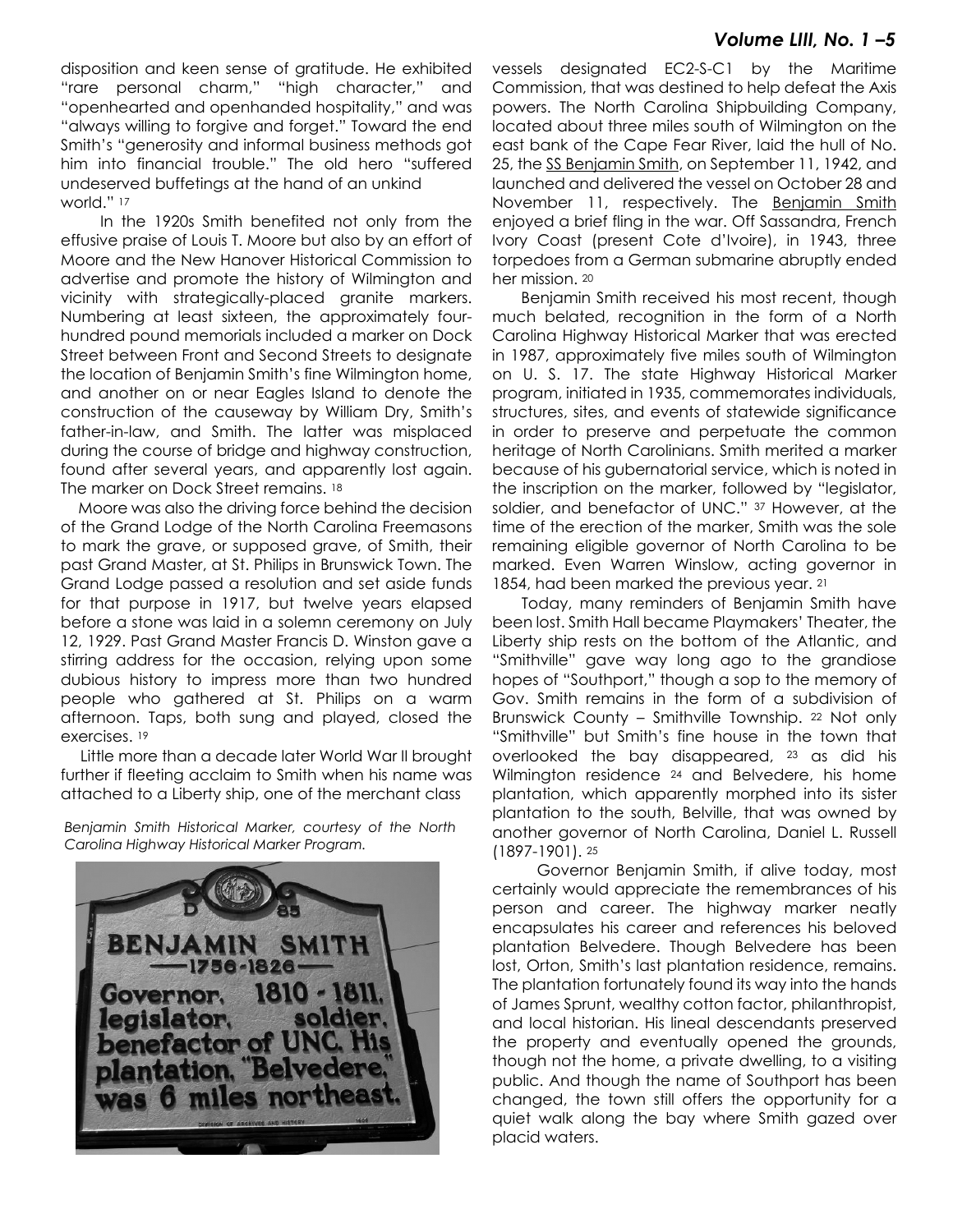## *6 – Bulletin*

 Smith no doubt would be proud of his adopted state. The prestige of the governorship has been greatly elevated, the executives possess more political influence, even to the point of wielding a veto, and the occupants of the office enjoy an impressive residence, all of which governors sorely lacked at the beginning of the nineteenth century. The militia, of which Smith was a leader and self-made expert, has been replaced by the National Guard, a valuable component of the country's military establishment. Most significantly, the University of North Carolina has emerged as one of the outstanding institutions of higher education, public or private, in the United States. If Smith rests at Brunswick Town, on property he once owned and now a North Carolina Historic Site, he reposes with the quiet assurance that he contributed his mite to the development of North Carolina. Gov. Smith, phoenix-like, has risen from the ashes of debt and despair to become a folk hero in the state and the Lower Cape Fear.

### **NOTES**

1. For Smith see Alan D. Watson, "Benjamin Smith: The Early Years of a North Carolina Governor"; "Benjamin Smith: The General and the Governor," Lower Cape Fear Historical Society Bulletin, 25 (February, May 1982); Dictionary of North Carolina Biography, s. v. "Smith, Benjamin"; Donald R. Lennon, "The Political Views and Public Activities of Benjamin Smith of Brunswick County (1783-1816), M. A. Thesis, East Carolina University, 1961.

2. Eliza Carolina (Burgwin) Clitherall, "Autobiography and Diary of Mrs. Eliza Clitherall," 17 vols., Clitherall Books, 7: 8, Southern Historical Collection, University of North Carolina at Chapel Hill, Chapel Hill, N. C. 3. William Henry Hoyt, ed., The Papers of Archibald D. Murphey, 2 vols. (Raleigh: E. M. Uzzell & Co., 1914), 1: 288.

4. Jay Feldman, When the Mississippi River Ran Backwards: Empire, Intrigue, Murder, and the New Madrid Earthquakes (New York: Free Press, 2005), 135- 182; Kemp P. Battle, History of the University of North Carolina, 2 vols. (Raleigh: Edwards & Broughton Printing Company, 1907, 1912), 1: 378-404; http://neic.usgs.gov/neis/eqlists/10maps\_usa.html 5. Battle, History of the University of North Carolina, 1: 408, 409, 617; Archibald Henderson, The Campus of the First State University (Chapel Hill: University of North Carolina Press, 1949), 118, 134, 143, 147, 280; William Snider, Light on the Hill: A History of the University of North Carolina at Chapel Hill (Chapel Hill: University of North Carolina Press, 1992), 64, 108, 181; William S. Powell, The First State University: A Pictorial History of

the University of North Carolina (Chapel Hill: University of North Carolina Press, 1972), 69; "Building Notes. University of North Carolina at Chapel Hill," Compiled Fall of 1984. Updated and Revised, Fall 1993, by Rachael Long (N. p., 1993), 506-510, courtesy of the North Carolina Collection, University of North Carolina at Chapel Hill, Chapel Hill, N. C.

6. Brooks Newton Preik, "Kate Stuart: Legendary Lady of the Lower Cape Fear," Lower Cape Fear Historical Bulletin, 49 (October 2005): [1]; Louis T. Moore, Stories Old and New of the Cape Fear Region (orig. 1956; Wilmington, N. C.: Broadfoot Publishing Company, 1999), 117.

7. John Hill Wheeler, Historical Sketches of North Carolina; From 1584 to 1851, 2 vols. in 1. (Philadelphia: Lippincott, Gramno and Co., 1851), 2: 49.

8. John W. Moore, History of North Carolina; From the Earliest Discoveries to the Present Time, 2 vols. (Raleigh: Alfred Williams & Co., 1880), 1: 458.

9. Appleton's Cyclopedia of American Biography, s. v. "Smith, Benjamin."

10. Lawrence Lee, The History of Brunswick County, North Carolina (Charlotte, N. C.: Heritage Press, 1980), 189-190.

11. Laws and Resolutions of the State of North Carolina, 1887, ch. 76; Lee, History of Brunswick County, 190-193; Alan D. Watson, Wilmington: Port of North Carolina (Columbia: University of South Carolina Press, 1992), 164.

12. Southport Leader, March 26, April 2, 9, 16, 23, 30, 1896.

13. Southport Leader, April 30, 1896; Kate Stuart to "My Dear Mr. Sprunt," January 1, 1921, Alexander Sprunt & Son, Inc., Papers, Southern Historical Collection; Morning Star (Wilmington), November 7, 1926; Moore, Stories Old and New of the Cape Fear Region,113, 115; John D. Bellamy, Memoirs of an Octogeniarian (Charlotte, N. C.: Observer Printing House, 1942), 3-4; Bill Sharpe, "From Manteo to Murphey," The State, 23 (May 19, 1956): 31; Billy Arthur, "The Tragedy of Benjamin Smith," The State, 65 (February 1998): 16.

14. Collier Cobb, "Governor Benjamin Smith," North Carolina Booklet, 11 (January 1912): 158-168; Samuel A. Ashe, ed., Biographical History of North Carolina, 8 vols. (Greensboro, N. C.: Charles L. Van Noppen, 1905-1917), 2: 401-405. The portrait of the regallooking Governor, which remains with the Office of Archives and History in Raleigh, North Carolina, apparently was painted or copied from a painting by Jacques Busbee, a Raleigh artist more famous for reviving, in conjunction with his wife Juliana, Jugtown Pottery in Moore County, North Carolina. 15. Rockingham Post-Dispatch (Wentworth, N. C.), January 23, 1919; Cobb, "Governor Benjamin Smith,"158.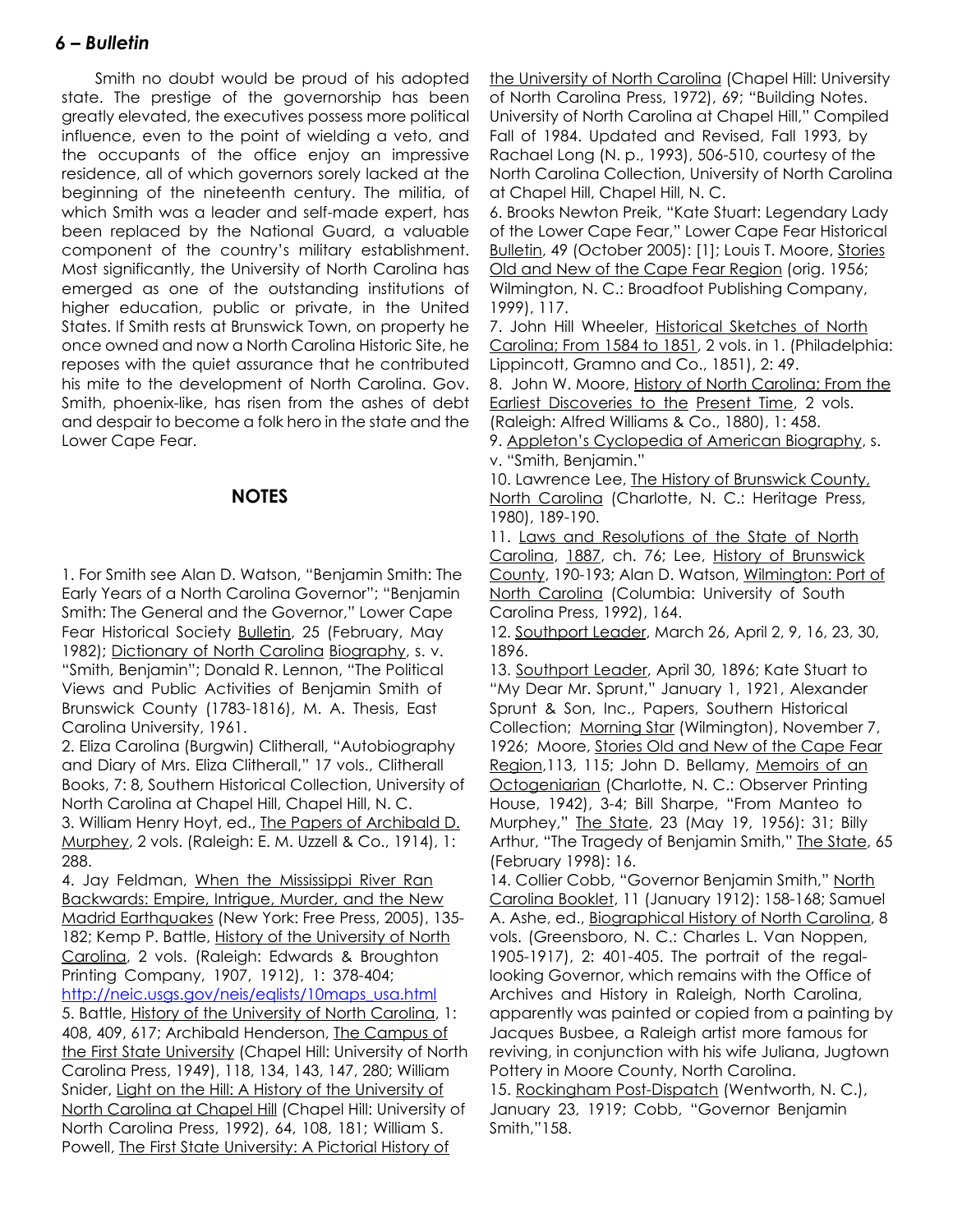## *Volume LIII, No. 1 – 7*

16. Morning Star, November 21, 1926; News & Observer (Raleigh), December 25, 1926; Sunday Star (Wilmington), July 13, 1929.

17. Southport Leader, April 30, 1896; Cobb, "Governor Benjamin Smith," 167; Sharpe, "From Murphey to Manteo," 31.

18. "List of the Granite Memorials Erected by the New Hanover Historical Commissi [on]," n. d.; "Marker Found," n. d., Folder entitled "Historical Markers," Louis T. Moore Collection, New Hanover County Library, Wilmington, N. C.

19. The Orphans Friend and Masonic Journal, (Oxford, N. C.), August 1, 1929, 6-7.

20. Ralph Scott, The Wilmington Shipyard: Welding a Fleet for Victory in World War II (Charleston and London: History Press, 2007), 67-74, 104; John Gorley Bunker, Liberty Ships: The Ugly Ducklings of World War II (Annapolis, Maryland: Naval Institute Press, 1972), 6-7; Joseph F. Nolen, "The Torpedoing of the SS Benjamin Smith," AMMV, St. Johns River Chapter, Jacksonville, Florida, Newsletter (June 2004),

http://www.armed-guard.com/louv.html accessed September 22, 2008. The author wishes to thank Sue A. Cody, Randall Library, University of North Carolina Wilmington, for locating the account of the destruction of the **Benjamin Smith.** 

21. Smith had previously received attention in the inscriptions on two markers for Orton Plantation and the marker for St. Philips Church in Brunswick Town. Michael Hill, ed., Guide to North Carolina Highway Historical Markers, 9<sup>th</sup> ed. Raleigh: Division of Archives and History, Department of Cultural Resources, 2001, Introduction, 29, 30, 31, 32;

http://www.ncmarkers.com The author wishes to thank Michael Hill, Office of Archives and History, Raleigh, N. C., for his assistance in obtaining information about the highway marker and for his responses to several inquiries about Benjamin Smith. Individuals may not be marked until a twenty-five year waiting period has elapsed since their deaths. Hill, Guide to North Carolina Highway Historical Markers, 66; http://www.ncmarkers.com

22. One of six townships into which Brunswick County is divided, Smithville Township in 2000 accounted for sixteen percent of the county's population. Fittingly perhaps, in recognition of Smith, the incorporated municipalities of Southport and Bald Head Island fall within the township. http://www.city-

data.com/township/Smithville-Brunswick-NC.html 23. Gov. Edward B. Dudley, North Carolina's first popularly elected chief executive, who lived in Wilmington at the time of his election in 1836, obtained the Smith home in 1838 and used it as a summer retreat for ten years. Subsequently the house served as a hotel, indicative of the size of the dwelling. Thomas D. Meares, who acquired the property in 1859, found the house in such disrepair that he demolished the structure and replaced it with his own elegant home. W. G. Curtis, Reminiscences (Southport, N. C.: Herald Job Office, 1905), 59-60; Wilmington Commercial, January 15, June 15, 1848; Brunswick County, Deed Book S, 125, microfilm, Office of Archives and History, Raleigh, N. C.

24. The elegant brick domicile on the northwest corner of Dock and Second Streets apparently was in ruins in the 1840s, and had disappeared by the end of the decade. Currently, a fine parking lot graces the location. The author extends his appreciation to Beverly Tetterton, New Hanover County Library, Wilmington, N. C., for providing information about Smith house on the northwest corner of Dock and Second Streets and the subsequent disposition of the property.

 25. Southport Leader, April 30, 1896; Wilmington Star, March 19, 1869; Morning Star (Wilmington), September 14, 1879; Jeffrey J. Crow and Robert F. Durden, Maverick Republican in the Old North State: A Political Biography of Daniel L. Russell (Baton Rouge: Louisiana State University Press, 1977), 187.

## **ABOUT THE AUTHOR**

Dr. Alan D. Watson is a Professor of History at the University of North Carolina at Wilmington. He has written several books including Society in Colonial North Carolina, A History of New Bern and Craven County*,* and Wilmington: Port of North Carolina*.* Dr. Watson has served as a member of the Advisory Editorial Committee of the Division of Archives and History, State of North Carolina; the North Carolina Historical Commission; and the North Carolina National Register Advisory Committee. He also served several terms on the North Carolina Highway Historical Marker Committee. Dr. Watson is affiliated with numerous historical associations, including the North Carolina Literary Historical Association, Historical Society of North Carolina, Association of Historians in North Carolina, Historical Society of the Lower Cape Fear, Southern Historical Association, and the Omohundro Institute of Early American History and Culture.